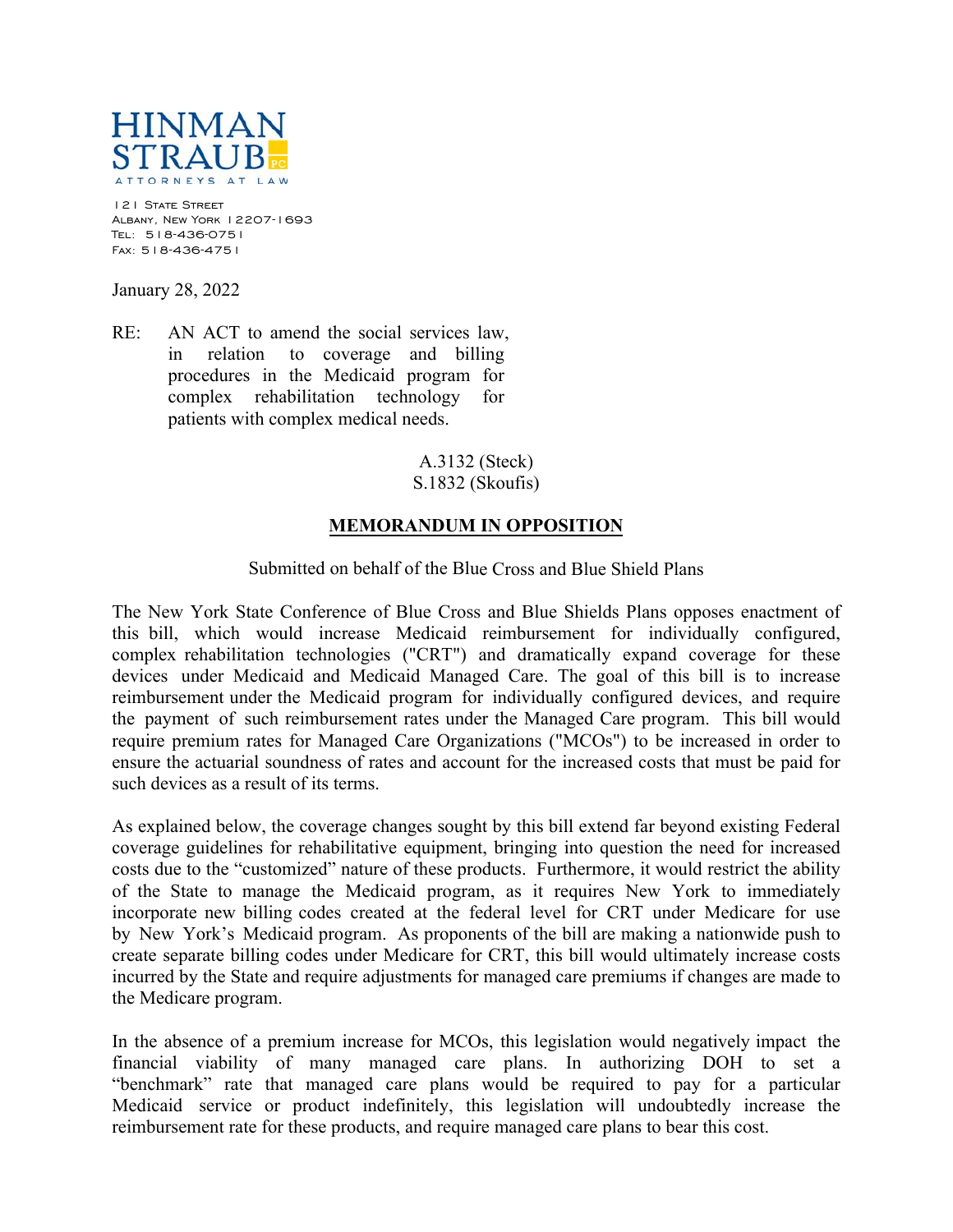More importantly, this language deviates from previous Department of Health ("DOH") practices relating to the establishment of benchmark rates for products or services under Medicaid Managed Care. In instances where the DOH has set the fee-for-service rate as the benchmark rate for a new product or service being carved-in to managed care, it has always been accompanied with an expiration date for the purpose of encouraging plans and providers to negotiate an appropriate reimbursement rate. By not including an expiration date on the use of the benchmark rate, this legislation provides no incentive to suppliers to contract at a lower rate with managed care plans.

## 1. **MEDICAID ALREADY COVER THE DEVICES MANDATED BY THIS BILL.**

This bill purports to provide vulnerable New Yorkers with access to complex rehabilitation technologies that would not otherwise be available to them. However, the complex technologies described in this legislation - including gait trainers, manual and motorized wheelchairs, and an extensive variety of accessories and components - are already covered under Medicaid. Thus, despite assertions to the contrary, as the State's primary and largest insurer of persons with disabilities, Medicaid provides comprehensive coverage of an assortment of complex devices and technologies, including those addressed in this bill; and, in those rare instances where standard devices cannot meet the individual's needs, the State allows accommodations, including the ability to receive a unique, custom-built piece of equipment.

New York Medicaid's Durable Medical Equipment ("DME"), Prosthetics, Orthotics, and Supplies policy manual provides detailed and comprehensive coverage guidelines and procedure codes for such reimbursable devices and accessories. Gait trainers are covered, as are "wheeled mobility equipment" - or manual wheelchairs and power wheelchairs. Specific coverage guidelines for powered mobility devices include an extensive array of options and accessories to ensure that the needs of all Medicaid beneficiaries are met. This includes a special billing code (e.g. K009) designed to allow Medicaid recipients to receive a custom-made wheelchair, defined as "a wheelchair frame that is uniquely constructed or substantially modified for a specific beneficiary," provided that the "the feature needed is not available in an already manufactured wheelchair or accessory."

## 2. **THIS BILL SEEKS TO ESTABLISH HIGHER REIMBURSEMENT RATES FOR DEVICES THAT ARE ALREADY COVERED UNDER THE GUISE THAT THEY NEED TO BE "CUSTOMIZED"**

Medicaid and Medicare extensively cover the medical equipment contained in this bill. In fact, they allow for individuals to obtain individually customized equipment when standard devices do not meet an individual's needs. However, individually configured devises are seldom covered not only because of their prohibitive expense, but because they are hardly ever medically necessary given the abundance of standard alternatives that are available to meet an individual's needs.